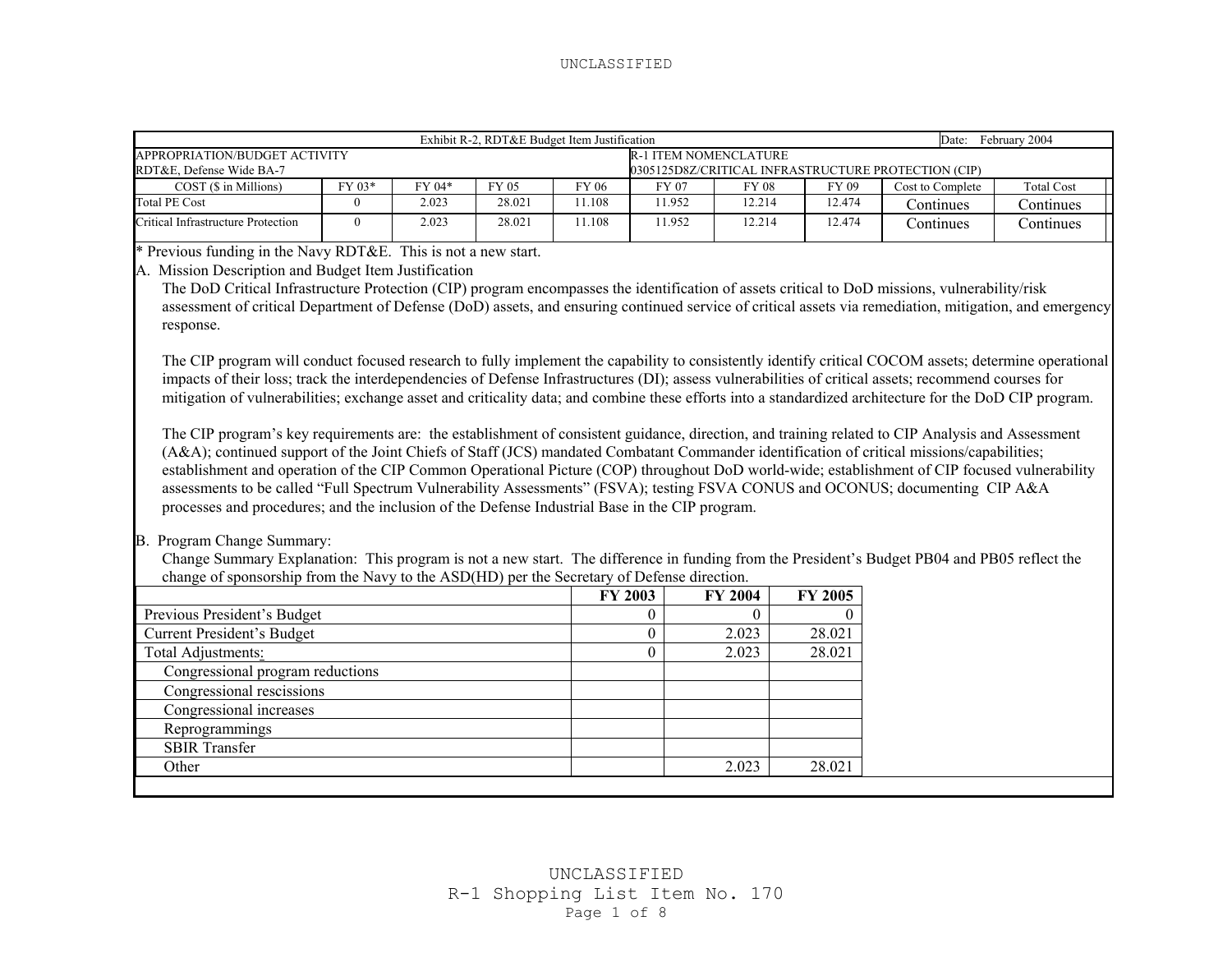| Date: February 2004<br>Exhibit R-2a, RDT&E Project Justification                                                                                                                                                                                                                                                                                                                                                                                                                                                                                                                                                                                                                                                                                                                                                                                                                                                                                                                                                                                                              |                                                      |        |            |        |        |              |                                    |                  |                   |  |
|-------------------------------------------------------------------------------------------------------------------------------------------------------------------------------------------------------------------------------------------------------------------------------------------------------------------------------------------------------------------------------------------------------------------------------------------------------------------------------------------------------------------------------------------------------------------------------------------------------------------------------------------------------------------------------------------------------------------------------------------------------------------------------------------------------------------------------------------------------------------------------------------------------------------------------------------------------------------------------------------------------------------------------------------------------------------------------|------------------------------------------------------|--------|------------|--------|--------|--------------|------------------------------------|------------------|-------------------|--|
| APPROPRIATION/BUDGET ACTIVITY<br>PROGRAM ELEMENT<br>PROJECT NAME AND NUMBER                                                                                                                                                                                                                                                                                                                                                                                                                                                                                                                                                                                                                                                                                                                                                                                                                                                                                                                                                                                                   |                                                      |        |            |        |        |              |                                    |                  |                   |  |
| RDT&E, D BA-7 Operational Systems Development                                                                                                                                                                                                                                                                                                                                                                                                                                                                                                                                                                                                                                                                                                                                                                                                                                                                                                                                                                                                                                 |                                                      |        | 0305125D8Z |        |        |              | CRITICAL INFRASTRUCTURE PROTECTION |                  |                   |  |
| Cost (\$ in Millions)                                                                                                                                                                                                                                                                                                                                                                                                                                                                                                                                                                                                                                                                                                                                                                                                                                                                                                                                                                                                                                                         | FY 03*                                               | FY 04* | FY 05      | FY 06  | FY 07  | <b>FY 08</b> | FY 09                              | Cost to Complete | <b>Total Cost</b> |  |
| Critical Infrastructure Protection                                                                                                                                                                                                                                                                                                                                                                                                                                                                                                                                                                                                                                                                                                                                                                                                                                                                                                                                                                                                                                            | $\Omega$                                             | 2.023  | 28.021     | 11.108 | 11.952 | 12.214       | 12.474                             | Continues        | Continues         |  |
| * Previous funding in the Navy RDT&E. This is not a new start.                                                                                                                                                                                                                                                                                                                                                                                                                                                                                                                                                                                                                                                                                                                                                                                                                                                                                                                                                                                                                |                                                      |        |            |        |        |              |                                    |                  |                   |  |
|                                                                                                                                                                                                                                                                                                                                                                                                                                                                                                                                                                                                                                                                                                                                                                                                                                                                                                                                                                                                                                                                               | A. Mission Description and Budget Item Justification |        |            |        |        |              |                                    |                  |                   |  |
| FY 03 JUSTIFICATION N/A                                                                                                                                                                                                                                                                                                                                                                                                                                                                                                                                                                                                                                                                                                                                                                                                                                                                                                                                                                                                                                                       |                                                      |        |            |        |        |              |                                    |                  |                   |  |
| FY03 efforts are funded with Navy resources. Assistant Secretary of Defense (Homeland Defense) became the sponsor for these activities in September<br>2003. The CIP Program funding will be fully transitioned in FY05.                                                                                                                                                                                                                                                                                                                                                                                                                                                                                                                                                                                                                                                                                                                                                                                                                                                      |                                                      |        |            |        |        |              |                                    |                  |                   |  |
| FY 04 JUSTIFICATION:                                                                                                                                                                                                                                                                                                                                                                                                                                                                                                                                                                                                                                                                                                                                                                                                                                                                                                                                                                                                                                                          |                                                      |        |            |        |        |              |                                    |                  |                   |  |
| FY04 efforts are funded with Navy resources. Assistant Secretary of Defense (Homeland Defense) became the sponsor for these activities in September<br>2003. The CIP Program funding will be fully transitioned in FY05.                                                                                                                                                                                                                                                                                                                                                                                                                                                                                                                                                                                                                                                                                                                                                                                                                                                      |                                                      |        |            |        |        |              |                                    |                  |                   |  |
| (U) (\$1.016) CIP OPERATIONAL SUPPORT (CRISES MANAGEMENT):                                                                                                                                                                                                                                                                                                                                                                                                                                                                                                                                                                                                                                                                                                                                                                                                                                                                                                                                                                                                                    |                                                      |        |            |        |        |              |                                    |                  |                   |  |
| The program requires a capability to field, staff, and/or operate CIP/Mission Assurance-related crises management response operations centers. These<br>operation centers can be expected to require support 24 hours per day/7 days a week during periods of crises management. The program will develop<br>and maintain the capability to ensure that a dedicated CIP/Mission Assurance-focused operations center is capable of 24/7 operations for periods<br>required by the program. The program will support the manning and operations of key operations centers, e.g., the Executive Support Center (ESC), in<br>order to ensure that key leaders have access to CIP/Mission Assurance-related completed analysis. To ensure that appropriate non-DoD intelligence<br>information is available to CIP/Mission Assurance Operations Centers, and to support ASD(HD) directed operations, exercises, and events, the program<br>will liaise with appropriate non-DoD homeland security organizations, as directed to the program office by the ASD(HD) and Joint Staff. |                                                      |        |            |        |        |              |                                    |                  |                   |  |
| • (U) (\$1.007) OPERATIONAL SUPPORT (DAY TO DAY):                                                                                                                                                                                                                                                                                                                                                                                                                                                                                                                                                                                                                                                                                                                                                                                                                                                                                                                                                                                                                             |                                                      |        |            |        |        |              |                                    |                  |                   |  |
| The program will develop and maintain the capability to ensure that a designated CIP/Mission Assurance Operations Center (MAOC) is staffed and<br>equipped for 8/5 receipt of operational taskings, action tracking of CIP workload, and information exchanges. To support "Drill of the Day", the                                                                                                                                                                                                                                                                                                                                                                                                                                                                                                                                                                                                                                                                                                                                                                            |                                                      |        |            |        |        |              |                                    |                  |                   |  |

program will respond to CIP/Mission Assurance (MA)-related information requests on a timely, effective basis. This requirement directly supports the ASD(HD), Joint Staff, and other designated organizations, ability to obtain quick response, accurate infrastructure analysis, assessment, status, and CIP relationships to emerging threat information.

# FY 05 JUSTIFICATION

• (U) (\$5.604) COMBATANT COMMAND MISSION CHARACTERIZATION:

The program office will continue the development and maintenance of the capability to perform Mission Area Analysis (MAA) for all Combatant

UNCLASSIFIED R-1 Shopping List Item No. 170 Page 2 of 8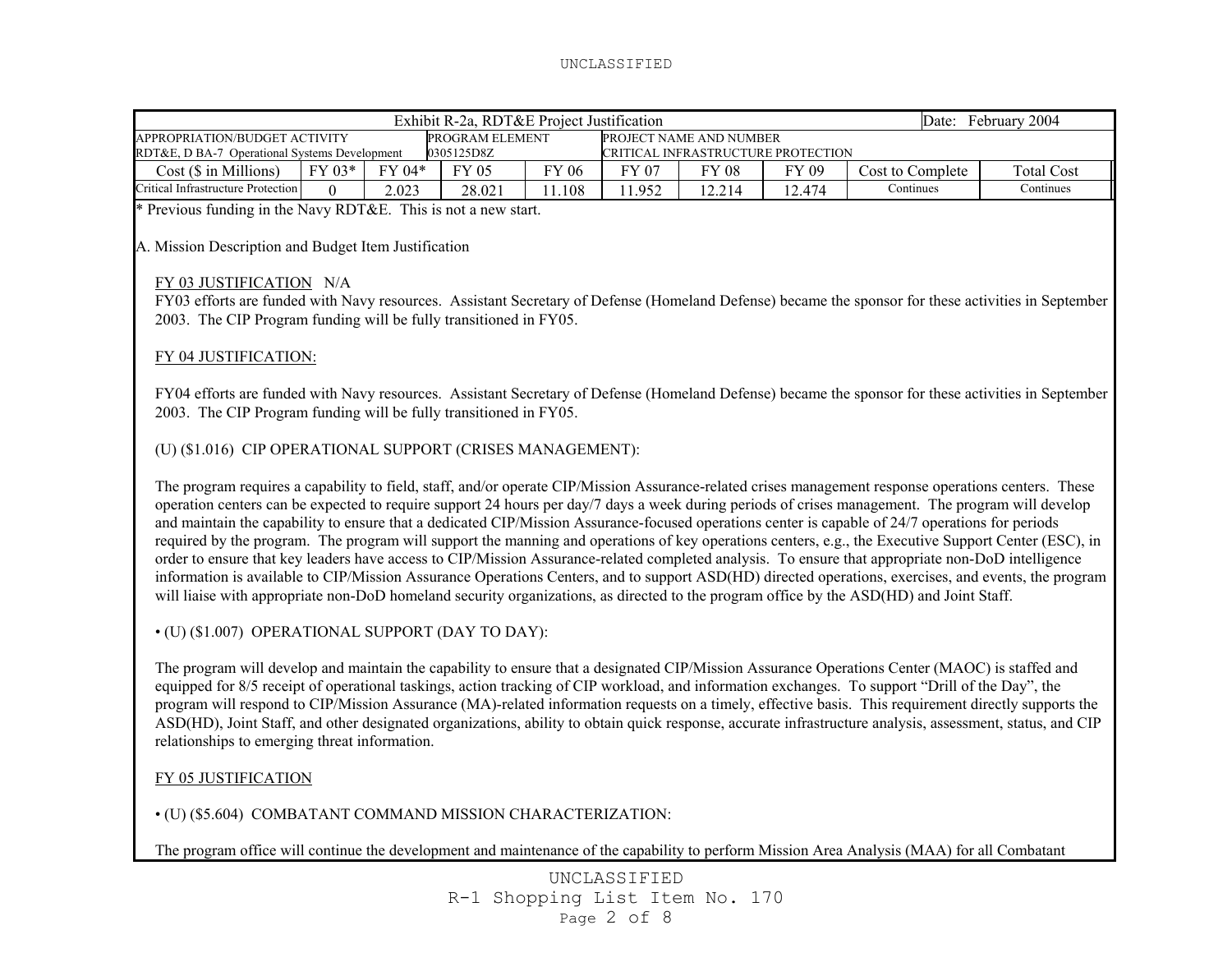| Exhibit R-2a, RDT&E Project Justification                                                                                                                   | Date: February 2004 |
|-------------------------------------------------------------------------------------------------------------------------------------------------------------|---------------------|
| Commanders (CC), ensure the MAA processes will accommodate differences in CC areas of responsibility (AOR) and planning processes, and will                 |                     |
| focus on identifying the mission assets critical to performance of CC missions, operations, or taskings. Initial identification of combatant commander      |                     |
| critical missions/capabilities will be completed in FY04. Focus in FY05 will be institutionalization of CIP MAA throughout DoD with formal approval         |                     |
| by Joint Staff and ASD(HD). Defense Infrastructure (DI) sector characterization in support of MAA for CC's and DI Analysis and Assessment (A&A)             |                     |
| will be formalized and instituted throughout DoD DI lead agencies. DI characterizations will be expanded to encompass services, components and              |                     |
| component commands supporting CIP. Additionally, characterization of Defense Industrial Base (DIB) functions, systems and assets will be                    |                     |
| substantively performed in FY05. Commercial Infrastructure (CI) A&A will be performed in accordance with (IAW) program office tasking for (1)               |                     |
| designated on-site assessments, (2) designated National Security Special Events, (3) taskings from or validated by the ASD(HD), (4) requests from CC,       |                     |
| and (5) quick response taskings. Identification of the interdependencies of military assets, intra- and inter-dependencies of DoD sector/supporting assets, |                     |
| and commercial infrastructure assets will be developed and applied to CIP taskings. CIP A&A will focus on deriving impacts to DoD mission and will          |                     |
| fully integrate CC, DI, installation, and CI critical asset disruption impacts for all taskings relative to military missions. Discrete remediation and     |                     |
| response measures will be identified for all vulnerabilities identified. All CIP A&A results, remediation and response measures will be entered in the      |                     |
| appropriate databases CIP databases.                                                                                                                        |                     |
| • (U) (\$8.406) DEVELOP AND APPLY CIP VULNERABILITY/RISK ASSESSMENTS (V/RA):                                                                                |                     |
|                                                                                                                                                             |                     |
| The CIP program will implement standards for CIP FSVA. The program will initiate the application of (1) detailed standards for the full range of            |                     |
| scaleable CIP FSVA, (2) CIP FSVA to DoD critical assets, (3) an ASD(HD) CIP FSVA Instruction, and (4) CIP FSVAV/RA users manual for training                |                     |
| and certification of CIP assessment teams. CIP FSVA participants will be trained and certified to perform CIP FSVA. CIP FSVA will be performed              |                     |
| IAW a scaleable assessment capability that permits less-than-full-up assessments to be performed with smaller teams and in shorter timeframes, and in       |                     |
| greater quantity than full-up CIP FSVA. FY05 capability of all assessment teams to perform CIP FSVA will be not less than 40, and not more than 60,         |                     |
| CIP FSVA per year. Additional CIP FSVA capability will be provided thru O&M funding. The program will manage and maintain the DoD CIP                       |                     |
| Vulnerability Assessment Catalog (VAC) to encompass inclusion of all assessments applicable to CIP. The program office will manage the CIP FSVA             |                     |
| scheduling, assignment, performance, completion, information exchange, and customer response to ensure quality control of CIP V/RA products,                |                     |

• (U) (\$2.802) CIP INDICATIONS AND WARNING (I&W):

services, and data exchange.

The program requires the development of methods and information exchange systems to assess appropriate threat/intelligence information and will therefore establish on-going, working relationships with DoD and non-DoD INTEL organizations as well as exchange protocols with INTEL organizations. The program office will continue the establishment of the ASD(HD) mandated CIP I&W or monitoring and reporting (M&R) capability. This capability must (1) support daily infrastructure threat analysis and trend monitoring for the program and ASD(HD), Joint Staff and other designated users and, (2) ensure that threat analysis, either developed by appropriate DoD or non-DoD intelligence organizations, is included in CIP operational decision support.

• (U) (\$1.401) CIP OPERATIONAL SUPPORT (CRISES MANAGEMENT):

The program requires a capability to field, staff, and/or operate CIP/Mission Assurance-related crises management response operations centers. These operation centers can be expected to require support 24 hours per day/7 days a week during periods of crises management. The program will develop and maintain the capability to ensure that a dedicated CIP/Mission Assurance-focused operations center is capable of 24/7 operations for periods required by the program. The program will support the manning and operations of key operations centers, e.g., the Executive Support Center (ESC), in

> UNCLASSIFIED R-1 Shopping List Item No. 170 Page 3 of 8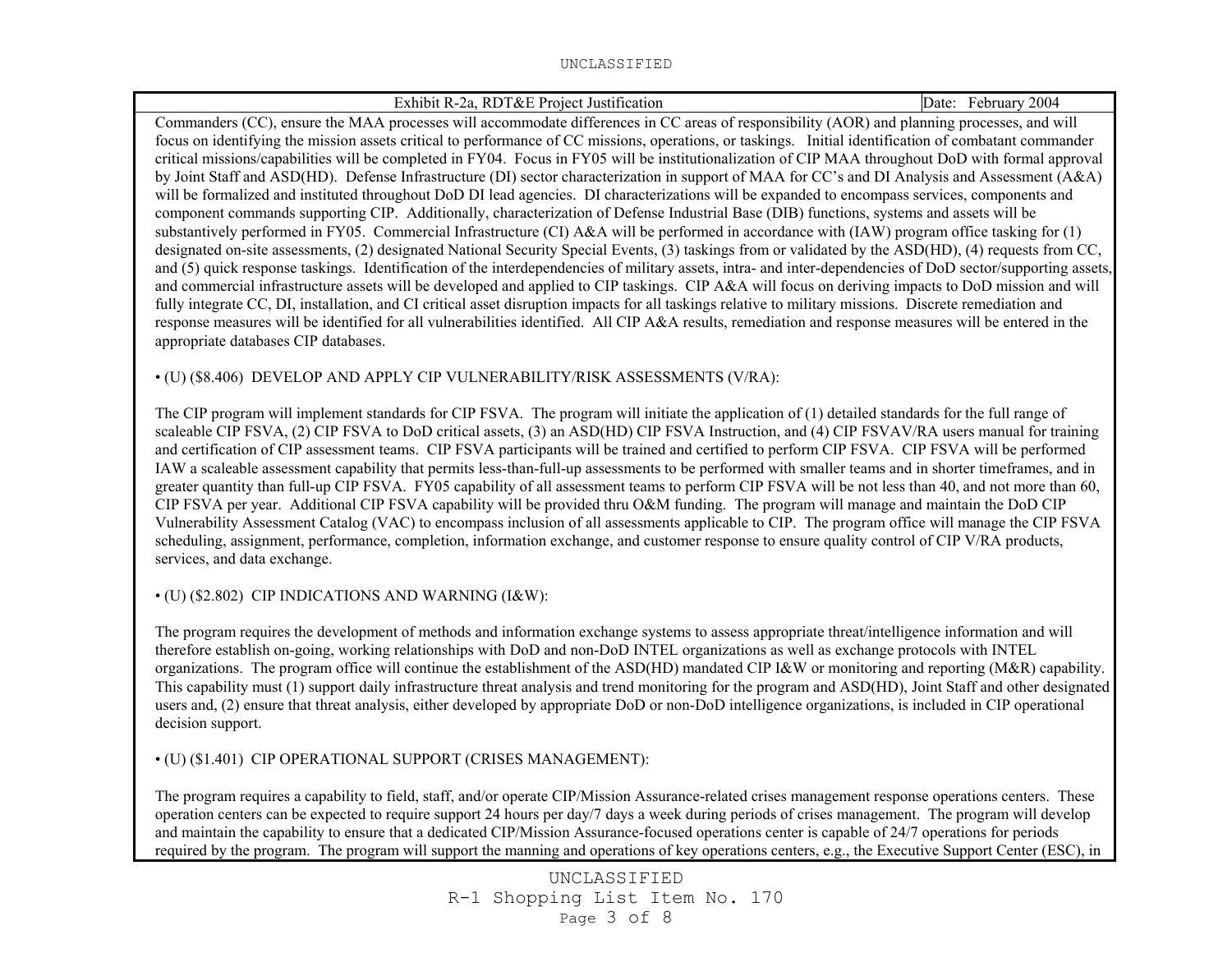| Exhibit R-2a, RDT&E Project Justification                                                                                                                                                                                                                                                                                                                                                                                                                                                                                                                                                                                                                                                                                                                                                                                                                                                                                                                                                                                                                                                                                                                                                                                                                                                                                                                                                                                                                                                                                                                                                                                                                                                                                 | Date: February 2004 |
|---------------------------------------------------------------------------------------------------------------------------------------------------------------------------------------------------------------------------------------------------------------------------------------------------------------------------------------------------------------------------------------------------------------------------------------------------------------------------------------------------------------------------------------------------------------------------------------------------------------------------------------------------------------------------------------------------------------------------------------------------------------------------------------------------------------------------------------------------------------------------------------------------------------------------------------------------------------------------------------------------------------------------------------------------------------------------------------------------------------------------------------------------------------------------------------------------------------------------------------------------------------------------------------------------------------------------------------------------------------------------------------------------------------------------------------------------------------------------------------------------------------------------------------------------------------------------------------------------------------------------------------------------------------------------------------------------------------------------|---------------------|
| order to ensure that key leaders have access to CIP/Mission Assurance-related completed analysis. To ensure that appropriate non-DoD intelligence                                                                                                                                                                                                                                                                                                                                                                                                                                                                                                                                                                                                                                                                                                                                                                                                                                                                                                                                                                                                                                                                                                                                                                                                                                                                                                                                                                                                                                                                                                                                                                         |                     |
| information is available to CIP/Mission Assurance Operations Centers, and to support ASD(HD) directed operations, exercises, and events, the program<br>will liaise with appropriate non-DoD homeland security organizations, as directed to the program office by the ASD(HD) and Joint Staff.                                                                                                                                                                                                                                                                                                                                                                                                                                                                                                                                                                                                                                                                                                                                                                                                                                                                                                                                                                                                                                                                                                                                                                                                                                                                                                                                                                                                                           |                     |
| • (U) (\$1.401) OPERATIONAL SUPPORT (DAY TO DAY):                                                                                                                                                                                                                                                                                                                                                                                                                                                                                                                                                                                                                                                                                                                                                                                                                                                                                                                                                                                                                                                                                                                                                                                                                                                                                                                                                                                                                                                                                                                                                                                                                                                                         |                     |
| The program will develop and maintain the capability to ensure that a designated CIP/Mission Assurance Operations Center (MAOC) is staffed and<br>equipped for 8/5 receipt of operational taskings, action tracking of CIP workload, and information exchanges. To support "Drill of the Day", the<br>program will respond to CIP/Mission Assurance (MA)-related information requests on a timely, effective basis. This requirement directly supports the<br>ASD(HD), Joint Staff, and other designated organizations, ability to obtain quick response, accurate infrastructure analysis, assessment, status, and CIP<br>relationships to emerging threat information.                                                                                                                                                                                                                                                                                                                                                                                                                                                                                                                                                                                                                                                                                                                                                                                                                                                                                                                                                                                                                                                  |                     |
| · (U) (\$5.043) STANDARDIZED CIP ARCHITECTURE:                                                                                                                                                                                                                                                                                                                                                                                                                                                                                                                                                                                                                                                                                                                                                                                                                                                                                                                                                                                                                                                                                                                                                                                                                                                                                                                                                                                                                                                                                                                                                                                                                                                                            |                     |
| CIP systems architecture development and documentation is essential to ensure that all appropriate CIP data, data exchange, data brokering, and results<br>reporting meets valid, documented requirements and meets CIP interoperability goals. The program will establish a comprehensive systems architecture<br>strategy, concept of operations (ConOps), and implementation plan for CIP systems architecture. The program will ensure that the DoD Information<br>Technology Security Certification and Accreditation Process (DITSCAP) certification and accreditation requirements are met for all CIP systems and<br>architecture. The program office will maintain the capability to perform and coordinate brokering of relevant infrastructure/CIP data with DoD and non-<br>DoD, government and private organizations. The program office will serve as the DoD data brokering agent for CIP-related data and/or information.<br>The program will (1) further develop CIP databases in support of program requirements, (2) establish and maintain configuration management of all CIP<br>data/databases controlled by the program, and (3) integrate the CIP Mission Assurance Asset Database (MAAD) into CIP systems architecture. The<br>program office will acquire and maintain CIP databases, systems, and connectivity. For a consistent, reliable information system presenting a Common<br>Operating Picture (COP) for the CIP/MA community, development of the "CIP COP"/"HD MAP" and configuration management and change control<br>will continue.                                                                                                                                                 |                     |
| • (U) (\$1.961) COORDINATION AND INTEGRATION OF CIP R&D:                                                                                                                                                                                                                                                                                                                                                                                                                                                                                                                                                                                                                                                                                                                                                                                                                                                                                                                                                                                                                                                                                                                                                                                                                                                                                                                                                                                                                                                                                                                                                                                                                                                                  |                     |
| Integrated requirements determination will be achieved by (1) identifying CC requirements related to CIP, including R&D requirements, (2) working<br>with appropriate DoD elements to obtain CIP-related requirements information, and (3) communicating these DoD requirements R&D proposals for<br>funding consideration. The program will conduct technical evaluations of CIP-related R&D proposals (formal and informal). New CIP-related concepts<br>will continue to be evaluated and developed. Areas of focus for new concept development will be (1) military mission assurance, (2) commercial<br>infrastructure mission assurance, (3) vulnerability assessment tools and methods, (4) MIS, (5) GIS, (6) decision support systems, (7) CIP-focused<br>operations centers, (8) CIP/asymmetrical threat analysis and assessment, (9) new techniques for mitigation, remediation, and response to infrastructure<br>disruptions, (10) infrastructure threat red teaming, and (11) multi-level security systems for advanced information sharing. R&D related to CIP/MA will<br>be appropriately tracked and reported. The program will engage in information gathering and regular reporting of CIP/MA-related R&D. The program<br>must engage, through appropriate security channels, with DoD special programs to ensure that 'special technologies'' developments are known and<br>included in CIP planning and activities. The nature of "special programs" and "special technologies countermeasures" requires that R&D and<br>countermeasures developments be appropriately classified. The program office will ensure that such development is appropriately integrated with other<br>CIP/MA development. |                     |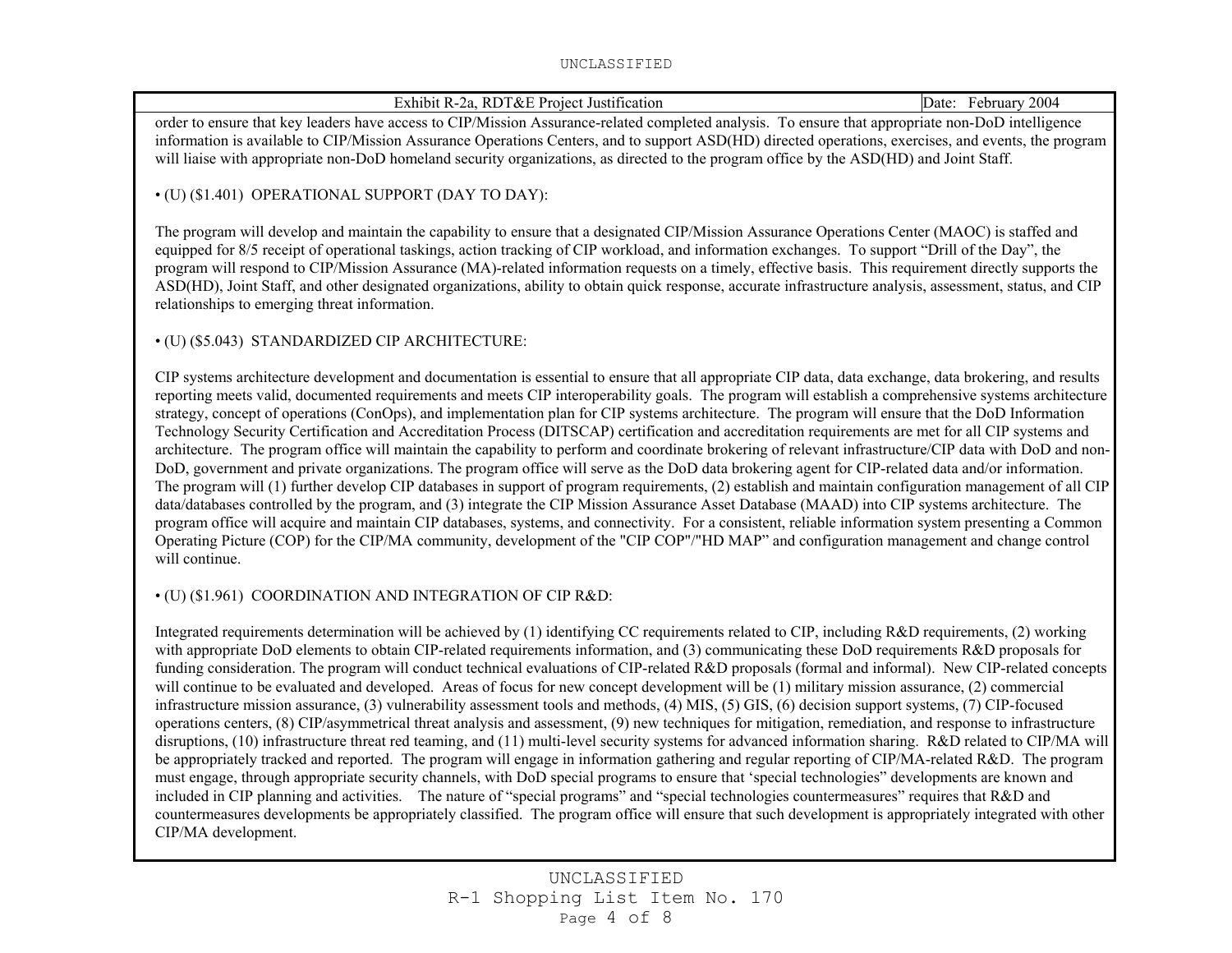|     | Exhibit R-2a, RDT&E Project Justification                                                                                                                                                                                                                                                                                                                                                                                                                                                                                                                                                                                                                                                                                                                                |      | Date: February 2004 |                      |                  |             |      |             |             |             |  |
|-----|--------------------------------------------------------------------------------------------------------------------------------------------------------------------------------------------------------------------------------------------------------------------------------------------------------------------------------------------------------------------------------------------------------------------------------------------------------------------------------------------------------------------------------------------------------------------------------------------------------------------------------------------------------------------------------------------------------------------------------------------------------------------------|------|---------------------|----------------------|------------------|-------------|------|-------------|-------------|-------------|--|
|     | • (U) (\$1.403) METHODOLOGY DEVELOPMENT AND DOCUMENTATION:                                                                                                                                                                                                                                                                                                                                                                                                                                                                                                                                                                                                                                                                                                               |      |                     |                      |                  |             |      |             |             |             |  |
|     | The program must continue to (1) further develop CIP A&A methodologies, processes, procedures, tools, and models, (2) update documentation of all<br>A&A methodologies, processes, procedures, tools, and models development, (3) maintain configuration control of all CIP documentation, and (4)<br>perform continuing experimentation to refine, improve, and validate CIP A&A methodologies, processes, procedures, tools, and models. In addition to<br>CIP A&A, the program must (1) ensure the consistent application of CIP response methodologies, processes, and procedures, (2) document CIP response<br>methodologies, processes, and procedures, and (3) incorporate appropriate CIP response methodologies, processes, and procedures in ongoing CIP work. |      |                     |                      |                  |             |      |             |             |             |  |
| IB. | Other Program Funding Summary: Funding provided to the DPO-MA (formerly JPO-STC) to support continued development of the capability to<br>provide Combatant Commanders, military services and DoD mission planners with the ability to assess their infrastructure dependencies and<br>interdependencies and the potential impact on military operations resulting from disruptions to key infrastructure components.                                                                                                                                                                                                                                                                                                                                                    |      |                     |                      |                  |             |      |             |             |             |  |
|     | Defense Emergency Response Funding (DERF) was provided to identify mission critical infrastructure assets; coordinate critical infrastructure analysis,<br>assessment, and protection recommendations; accelerate development of methods and technologies to continuously assess asset and infrastructure<br>health; and accelerate development of a CIP Common Relevant Operation Picture visualization capability.                                                                                                                                                                                                                                                                                                                                                     |      |                     |                      |                  |             |      |             |             |             |  |
|     |                                                                                                                                                                                                                                                                                                                                                                                                                                                                                                                                                                                                                                                                                                                                                                          | FY02 | FY03                | FY04                 | FY <sub>05</sub> | <b>FY06</b> | FY07 | <b>FY08</b> | <b>FY09</b> | TO COMPLETE |  |
|     | RDT&E,N<br>P.E. 0603235N                                                                                                                                                                                                                                                                                                                                                                                                                                                                                                                                                                                                                                                                                                                                                 | 15.0 | 6.5                 | 12.2                 |                  |             |      |             |             |             |  |
|     | RDT&E,N<br>P.E. 0603734N                                                                                                                                                                                                                                                                                                                                                                                                                                                                                                                                                                                                                                                                                                                                                 | 20.2 | 13.1                | 10.2                 |                  |             |      |             |             |             |  |
|     | RDT&E,N<br>P.E. 0605116D                                                                                                                                                                                                                                                                                                                                                                                                                                                                                                                                                                                                                                                                                                                                                 | 1.3  | 6.7                 |                      |                  |             |      |             |             |             |  |
|     | Defense Emergency Response Fund<br><b>DERF</b>                                                                                                                                                                                                                                                                                                                                                                                                                                                                                                                                                                                                                                                                                                                           | 7.4  |                     |                      |                  |             |      |             |             |             |  |
|     | Acquisition Strategy: N/A                                                                                                                                                                                                                                                                                                                                                                                                                                                                                                                                                                                                                                                                                                                                                |      |                     |                      |                  |             |      |             |             |             |  |
|     |                                                                                                                                                                                                                                                                                                                                                                                                                                                                                                                                                                                                                                                                                                                                                                          |      |                     |                      |                  |             |      |             |             |             |  |
|     |                                                                                                                                                                                                                                                                                                                                                                                                                                                                                                                                                                                                                                                                                                                                                                          |      |                     |                      |                  |             |      |             |             |             |  |
|     |                                                                                                                                                                                                                                                                                                                                                                                                                                                                                                                                                                                                                                                                                                                                                                          |      |                     | <b>IINCLASSTEIED</b> |                  |             |      |             |             |             |  |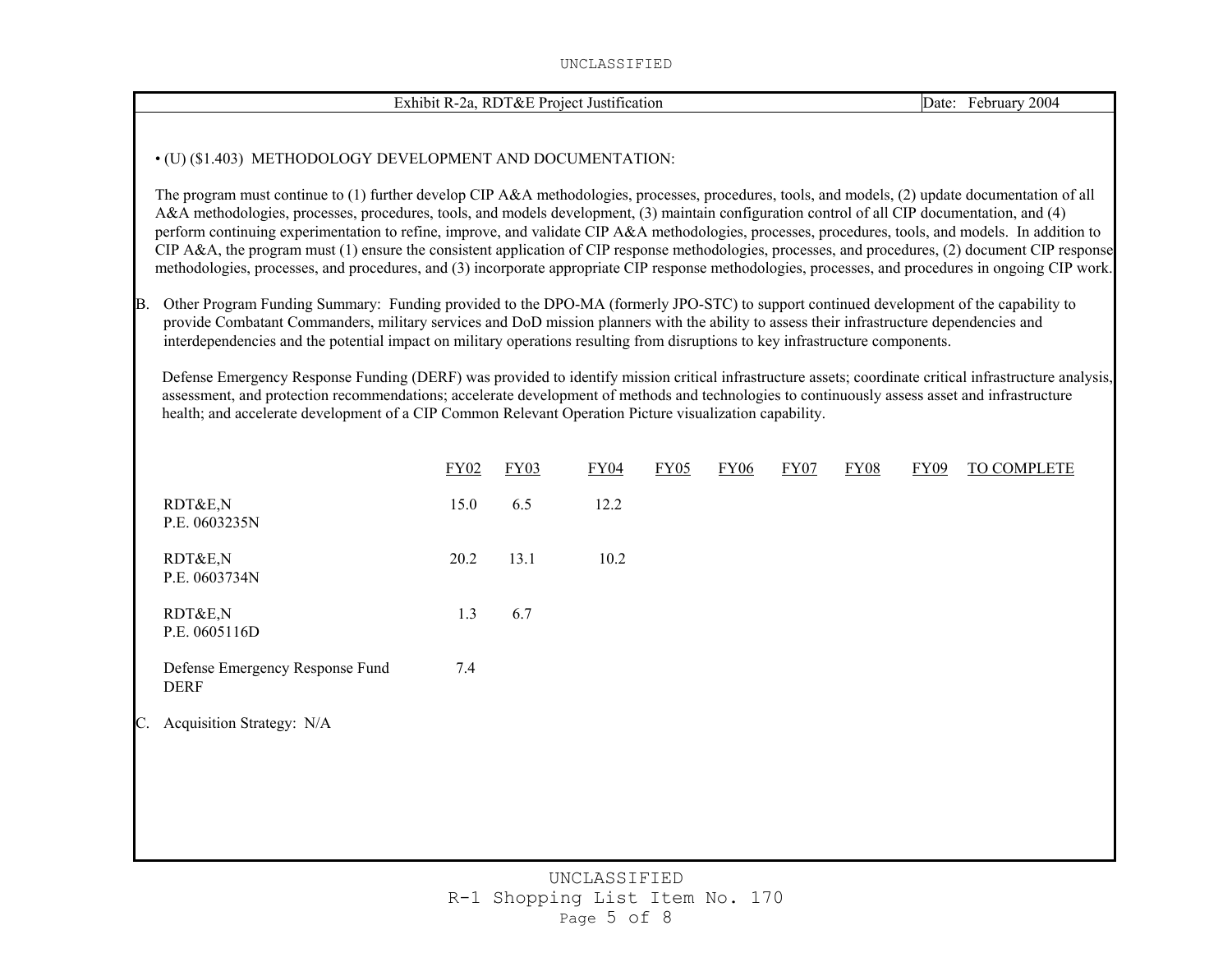| Exhibit R-2a, RDT&E Project Justification | Date:<br>February 2004 |             |          |             |  |
|-------------------------------------------|------------------------|-------------|----------|-------------|--|
|                                           |                        |             |          |             |  |
| Schedule Profile:<br>$\mathbb{D}$ .       |                        |             |          |             |  |
|                                           | FY03                   | <b>FY04</b> | FY05     | TO COMPLETE |  |
| <b>Infrastructure Assurance</b>           |                        |             |          |             |  |
| <b>CONUS</b> Locations                    | 1-4QFY03               | 1-4QFY04    | 1-4QFY05 | Continuing  |  |
| <b>OCONUS Operational Assessments</b>     | 1-4QFY03               | 1-4QFY04    | 1-4QFY05 | Continuing  |  |
| Network Interdependency Assessments       | 1-4QFY03               | 1-4QFY04    | 1-4QFY05 | Continuing  |  |
| CINC Appendix 16                          |                        |             |          |             |  |
| <b>PACOM</b>                              |                        |             |          |             |  |
| <b>EUCOM</b>                              |                        | 1-4QFY04    |          |             |  |
| <b>CENTCOM</b>                            |                        |             | 1-4QFY05 |             |  |
| <b>ODIN</b>                               | 1-4QFY03               | 1-4QFY04    | 1-4QFY05 | Continuing  |  |
| <b>CROP</b>                               | 1-4QFY03               | 1-4QFY04    | 1-4QFY05 | Continuing  |  |
|                                           |                        |             |          |             |  |
|                                           |                        |             |          |             |  |
|                                           |                        |             |          |             |  |
|                                           |                        |             |          |             |  |
|                                           |                        |             |          |             |  |
|                                           |                        |             |          |             |  |
|                                           |                        |             |          |             |  |
|                                           |                        |             |          |             |  |
|                                           |                        |             |          |             |  |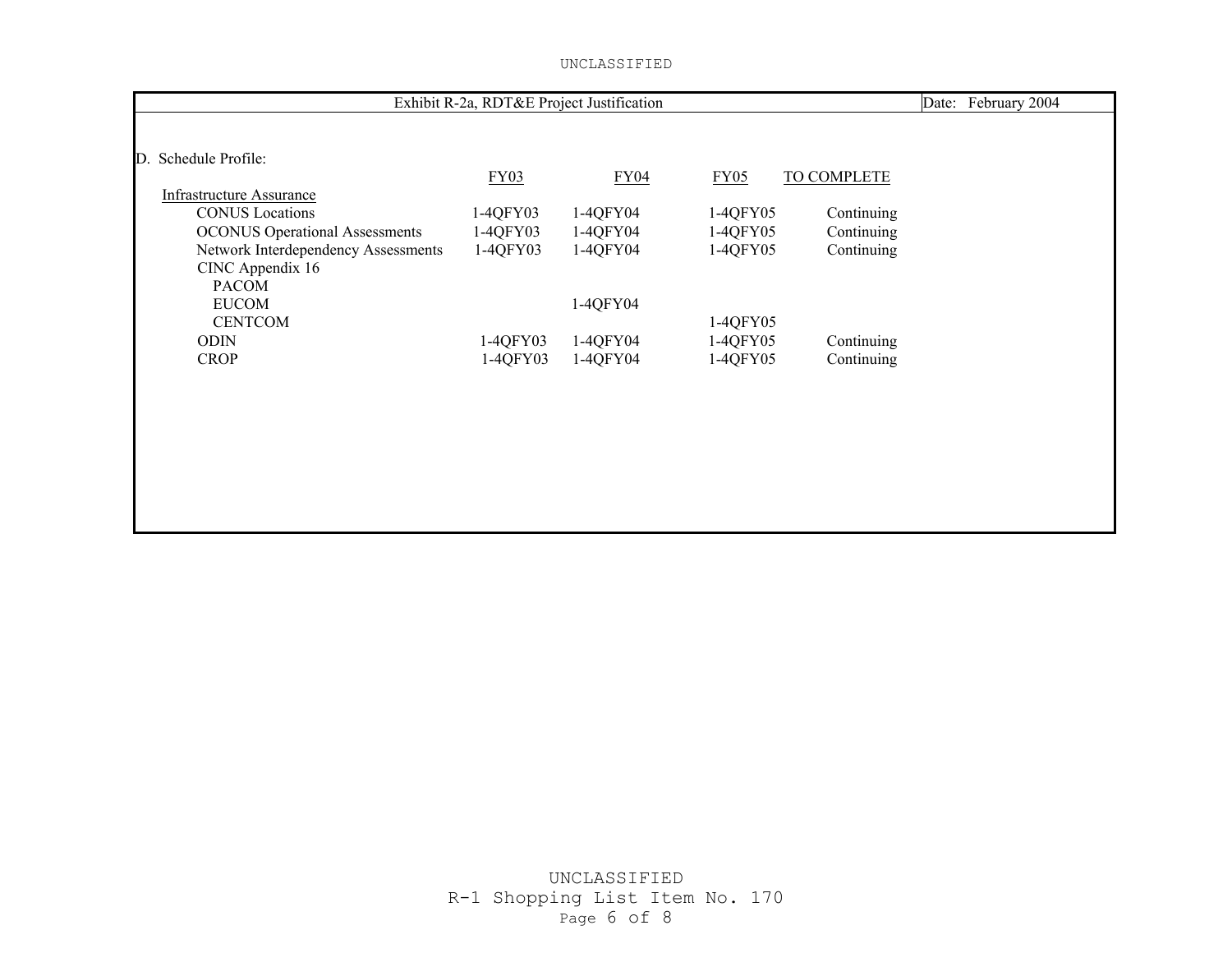| Exhibit R-3 Cost Analysis                     |                |                  |                 |             |             |             |       |             | Date: February 2004 |                                    |       |          |
|-----------------------------------------------|----------------|------------------|-----------------|-------------|-------------|-------------|-------|-------------|---------------------|------------------------------------|-------|----------|
| APPROPRIATION/BUDGET ACTIVITY                 |                |                  | PROGRAM ELEMENT |             |             |             |       |             |                     | PROJECT NAME AND NUMBER            |       |          |
| RDT&E, D BA-7 Operational Systems Development |                |                  | 0305125D8Z      |             |             |             |       |             |                     | CRITICAL INFRASTRUCTURE PROTECTION |       |          |
| <b>Cost Categories</b>                        | Contract       | Performing       | Total           |             | <b>FY03</b> |             | FY04  |             | <b>FY05</b>         |                                    |       | Target   |
|                                               | Method &       | Activity &       | Prior           | <b>FY03</b> | Award       | <b>FY04</b> | Award | <b>FY05</b> | Award               | Cost To                            | Total | Value of |
|                                               | Type           | Location         | Years           | Cost        | Date        | Cost        | Date  | Cost        | Date                | Complete                           | Cost  | Contract |
|                                               |                |                  | $Cost**$        |             |             |             |       |             |                     |                                    |       |          |
| <b>Product Development</b>                    | N/A            |                  |                 |             |             |             |       |             |                     |                                    |       |          |
|                                               |                |                  |                 |             |             |             |       |             |                     |                                    |       |          |
| <b>Subtotal Product Development</b>           | N/A            |                  |                 |             |             |             |       |             |                     |                                    |       |          |
| Remarks: N/A                                  |                |                  |                 |             |             |             |       |             |                     |                                    |       |          |
|                                               |                |                  |                 |             |             |             |       |             |                     |                                    |       |          |
|                                               |                |                  |                 |             |             |             |       |             |                     |                                    |       |          |
| Development Support                           |                |                  |                 |             |             |             |       |             |                     |                                    |       |          |
| <b>Combat Command Mission</b>                 | WR/MIPR        | NSWCDD,          |                 |             |             |             |       | 3.510       | 10/1/04             | Cont.                              | Cont. | N/A      |
| Characterizations                             |                | Dahlgren, VA     |                 |             |             |             |       |             |                     |                                    |       |          |
|                                               | <b>SS/CPFF</b> | Booz Allen &     |                 |             |             |             |       | 500         | 1/24/05             | Cont.                              | Cont. | N/A      |
|                                               |                | Hamilton,        |                 |             |             |             |       |             |                     |                                    |       |          |
|                                               |                | McLean, VA       |                 |             |             |             |       |             |                     |                                    |       |          |
|                                               | GO             | Argonne Nat'l    |                 |             |             |             |       | 844         | 10/01/04            | Cont.                              | Cont. | N/A      |
|                                               |                | Lab, Argonne, IL |                 |             |             |             |       |             |                     |                                    |       |          |
|                                               | C/CPFF/        | Arine, Inc.,     |                 |             |             |             |       | 598         | 3/28/05             | Cont.                              | Cont. | N/A      |
|                                               | <b>IDIQ</b>    | Panama City, FL  |                 |             |             |             |       |             |                     |                                    |       |          |
|                                               | SS/CPFF/       | Envisioneering,  |                 |             |             |             |       | 152         | 8/29/05             | Cont.                              | Cont. | N/A      |
|                                               | <b>IDIQ</b>    | Dahlgren, VA     |                 |             |             |             |       |             |                     |                                    |       |          |
|                                               |                | Subtotal         |                 |             |             |             |       | 5.604       |                     |                                    |       |          |
| <b>CIP Vulnerability Risk</b>                 | WR/MIPR        | NSWCDD,          |                 |             |             |             |       | 4.950       | 10/01/04            | Cont.                              | Cont. | N/A      |
| Assessments                                   |                | Dahlgren, VA     |                 |             |             |             |       |             |                     |                                    |       |          |
|                                               | C/CPFF/        | Arine, Inc.,     |                 |             |             |             |       | 3.456       | 1/26/05             | Cont.                              | Cont. | N/A      |
|                                               | <b>IDIQ</b>    | Panama City, FL  |                 |             |             |             |       |             |                     |                                    |       |          |
|                                               |                | Subtotal         |                 |             |             |             |       | 8.406       |                     |                                    |       |          |
| Integrated CIP Indications &                  | WR/MIPR        | NSWCDD,          |                 |             |             |             |       | 684         | 10/01/04            | Cont.                              | Cont. | N/A      |
| Warnings (I&W)                                |                | Dahlgren, VA     |                 |             |             |             |       |             |                     |                                    |       |          |
|                                               | SS/CPFF/       | Booz Allen &     |                 |             |             |             |       | 2.118       | 2/20/05             | Cont.                              | Cont. | N/A      |
|                                               | <b>IDIQ</b>    | Hamilton,        |                 |             |             |             |       |             |                     |                                    |       |          |
|                                               |                | McLean, VA       |                 |             |             |             |       |             |                     |                                    |       |          |
|                                               |                | Subtotal         |                 |             |             |             |       | 2.802       |                     |                                    |       |          |
| <b>Operational Support (Crisis</b>            | WR/MIPR        | NSWCDD,          |                 |             |             |             |       | 502         | 10/01/04            | Cont.                              | Cont. | N/A      |
| Management)                                   |                | Dahlgren, VA     |                 |             |             |             |       |             |                     |                                    |       |          |
|                                               | C/CPFF/        | Raytheon,        |                 |             |             |             |       | 899         | 2/5/05              |                                    |       |          |
|                                               | <b>IDIQ</b>    | Arlington, VA    |                 |             |             |             |       |             |                     |                                    |       |          |
|                                               |                | Subtotal         |                 |             |             |             |       | 1.401       |                     |                                    |       |          |
| Operational Support (Day to                   | WR/MIPR        | NSWCDD,          |                 |             |             |             |       | 1.218       | 10/01/04            | Cont.                              | Cont. | N/A      |
| Day)                                          |                | Dahlgren, VA     |                 |             |             |             |       |             |                     |                                    |       |          |

UNCLASSIFIED R-1 Shopping List Item No. 170 Page 7 of 8